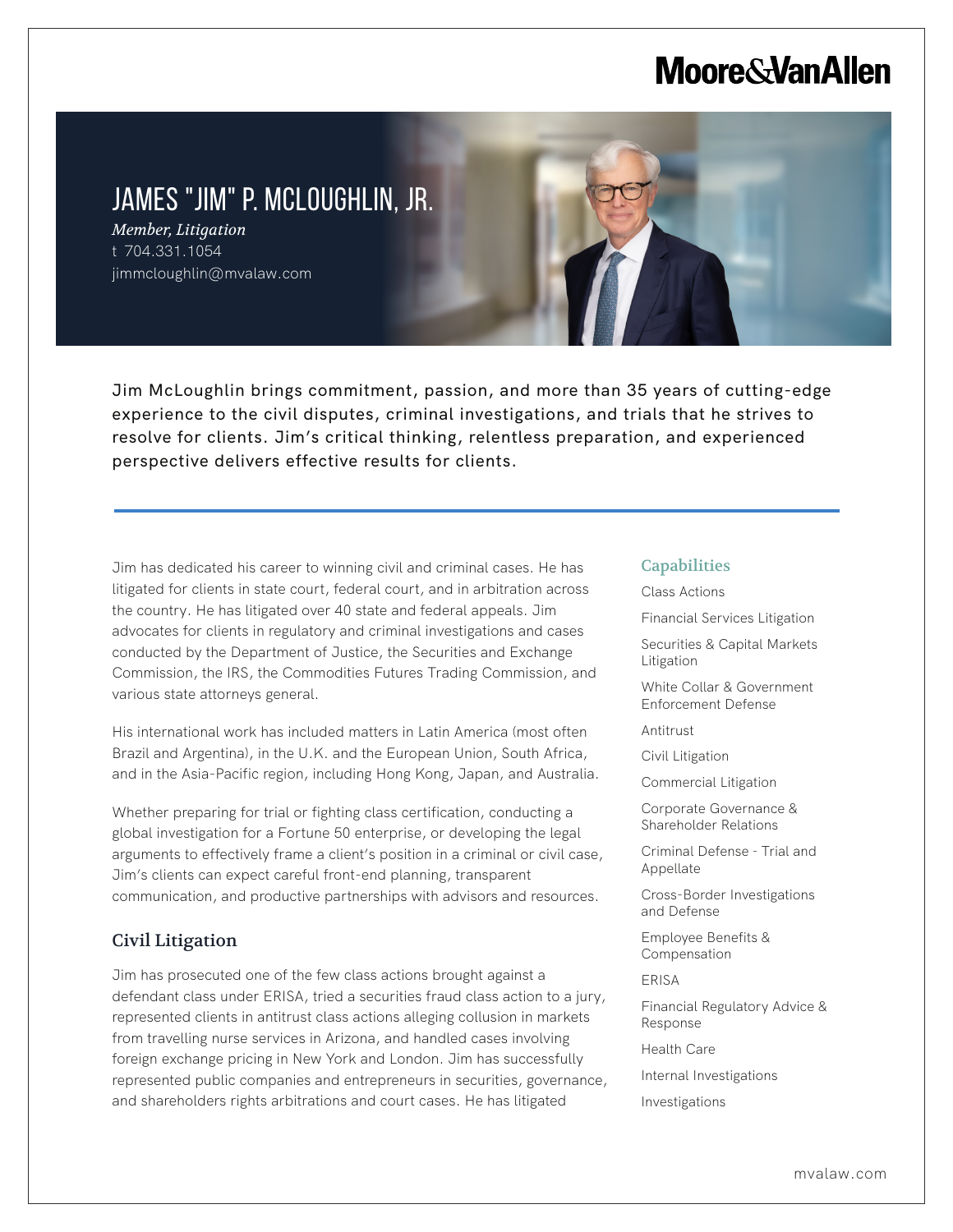# **Moore&VanAllen**

### James "Jim" P. McLoughlin, Jr.

across the spectrum of business disputes and has long been a "go to" lawyer in complex securities, antitrust, and business cases. Jim's priority is to be sure our client's story is told clearly and well.

# Criminal Litigation

Jim has defended clients in criminal and regulatory investigations, cases, and appeals on charges from securities and commodities fraud, "pay-toplay", False Claims Act, antitrust, and money laundering to material support for a foreign terrorist organization, murder of a federal officer, bankruptcy fraud, tax fraud, racketeering, and conspiracy to assassinate a foreign head of state. Jim understands that when faced with criminal charges or a government investigation absolutely everything matters. In a global economy, matters are increasingly cross-border and pursued by multiple authorities, requiring a multi-dimensional perspective and strategy, which Jim is adept at handling.

# Notable

- *Best Lawyers in America*, Charlotte Litigation-Banking and Finance "Lawyer of the Year," 2012; Charlotte Litigation-Regulatory Enforcement (SEC, Telecom, Energy) "Lawyer of the Year," 2020, 2022
- *Best Lawyers in America,* Bet-the-Company Litigation; Commercial Litigation; Criminal Defense: White-Collar; Litigation - Banking & Finance; Litigation - Regulatory Enforcement (SEC, Telecom, Energy); Litigation - Securities, 2009-2022; Litigation - Mergers and Acquisitions, 2022
- *Chambers USA* North Carolina, Litigation: General Commercial, 2006-2022, Litigation: White-Collar Crime & Government Investigations, 2021-2022, ("He is a 'fantastic litigator, who is very, very good at what he does….'")
- Awarded the AV Preeminent<sup>™</sup> Judicial Rating by Martindale-Hubbell
- *Benchmark Litigation*, "Local Litigation Star", Appellate, Civil, Criminal, Corporate Governance, General Commercial, Healthcare, Internal Investigations & Securities, 2010-2022
- *Super Lawyers*, "Top 100" list North Carolina, 2011, 2022
- North Carolina *Super Lawyers* list, "Top Rated Business Litigation Attorney in Charlotte, NC", 2006-2022
- North Carolina Pro Bono Honor Society, 2018-2020
- Recipient of the Sally and Bill Van Allen Public Service Award

Litigation, Regulatory & White Collar

Mergers & Acquisitions

#### Education

J.D., Duke University; Order of the Coif;

Articles Editor, Duke Law Journal

B.A., College of the Holy Cross, cum laude;

Phi Beta Kappa

#### Admissions

New York

North Carolina

U.S. Supreme Court

U.S. Court of Appeals, Federal Circuit

U.S. Court of Appeals, Second **Circuit** 

U.S. Court of Appeals, Fourth **Circuit** 

U.S. Court of Appeals, Fifth **Circuit** 

U.S. Court of Appeals, Eighth Circuit

U.S. Court of Appeals, Ninth Circuit

U.S. Court of Appeals, Eleventh Circuit

District Court of the District of Columbia

All North Carolina Federal District Courts

All New York Federal District Courts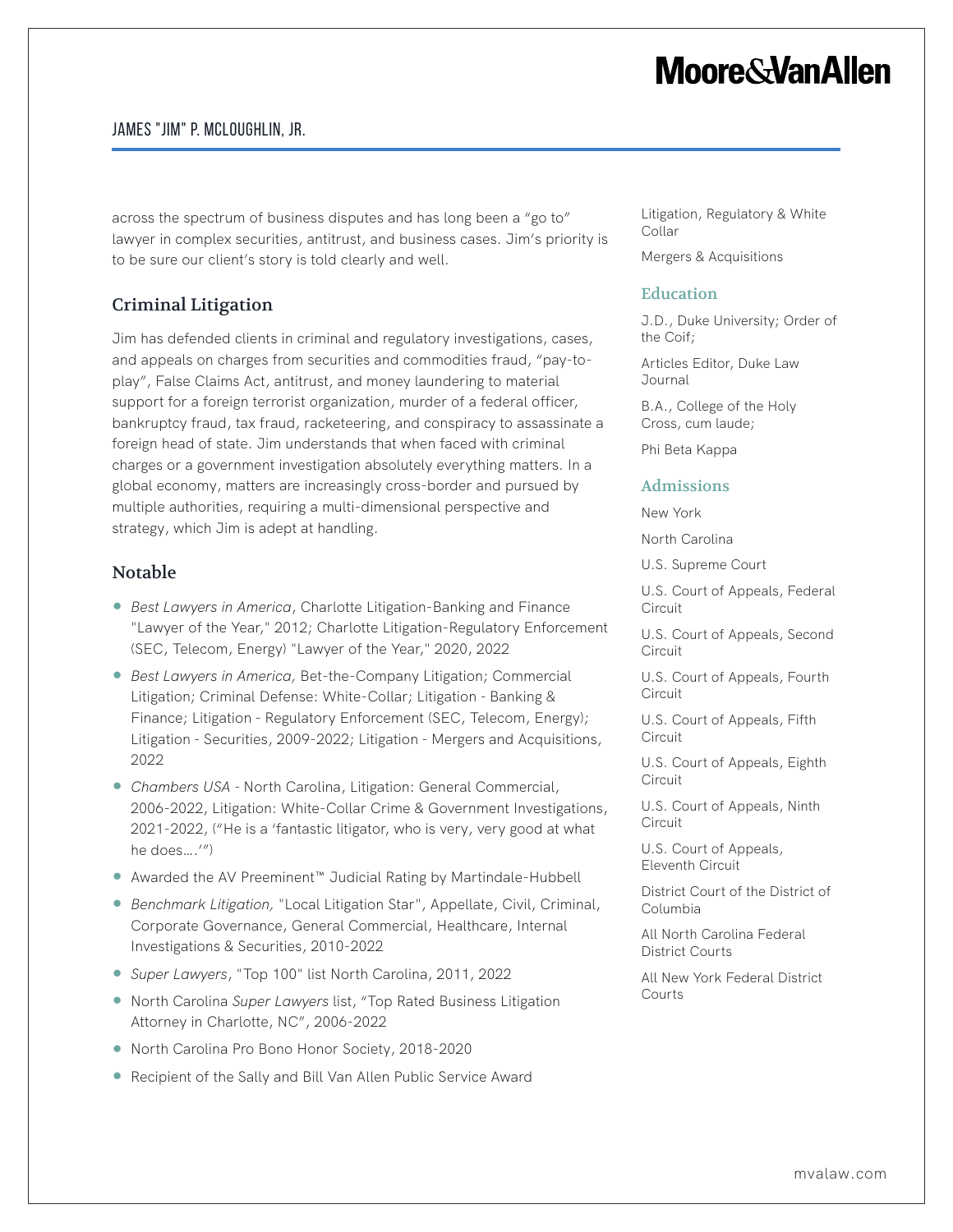# **Moore&VanAllen**

#### James "Jim" P. McLoughlin, Jr.

### Affiliations

- Law Clerk to Hon. Eugene Gordon, Senior Judge, United States District Court, Middle District of North Carolina
- Member, Board of Trustees, Lawyers' Committee for Civil Rights Under Law
- Fellow of the American Bar Foundation
- American Bar Association
- North Carolina Bar Association
- New York State Bar Association
- National Association of Criminal Defense Lawyers

# Representative Experience

### Civil

- Successfully represented independent directors of Reynolds American in the North Carolina Business Court and in the North Carolina Court of Appeals arising from the acquisition of Lorillard by Reynolds American obtaining a dismissal of the case against them. *Corwin v. British American Tobacco, PLC, et al.,* 796 S.E.2d 324 (N.C. App. 2016)
- Representing Royal Bank of Canada in *In re Foreign Exchange Benchmark Rates Antitrust Litigation*, (U.S.D. Ct. S.D.N.Y, 1:13-CV-07789-LGS, and *Allianz v. Bank of America, et al.*, (U.S.D.Ct. S.D.N.Y. 1:18 cv-10364) and related foreign exchange cases
- Led the successful prosecution of one of the few defendants' class actions over the vesting of certain medical benefits under ERISA in U.S. district courts in Minnesota, Ohio and California. See, *Rexam Inc. v. United Steel Workers of America, 2006 WL 2530304 (*U.S. Dist. Ct., D. Minn.)
- Won a jury trial in the North Carolina Business Court on behalf of a minority shareholder claiming breach of fiduciary duty, breach of contract, and theft of corporate assets. *Blythe v. Bell* (N.C. Sup. Ct. 11-cvs-933; 2012 NCBC 42 (July 26, 2012)
- Won jury trial on directed verdict defending against claims of breach of contract, bad faith, and theft of intellectual property and defended the verdict on appeal. *Robert A. Johns v. Rexam Medical Packaging*, 2005 WL 1308319 (M.D. Ga. June 1, 2005), *aff'd* 2006 WL 1071854 (11th Cir. 2006)
- Represented a national healthcare company in the defense of an antitrust class action in Arizona arising from alleged price-fixing by hospitals in the employment of hospital staff. *Johnson v. Arizona Hospital and Healthcare Association* (U.S.D.Ct., D.Az. 07-cv-01292)
- Won a FINRA arbitration defending a client against multi-million dollar Sarbanes-Oxley and state law claims brought by a terminated trading employee who alleged he was terminated for whistleblowing *(Martin v. Banc of America Securities)*
- Defended a national broker dealer and settled the class action alleging fraud arising from custodial accounts harmed by a Ponzi schemer *Mancuso v. Charles R. Schwab & Co.*, (U.S. Dist. Ct., D.S.C., 2:07-